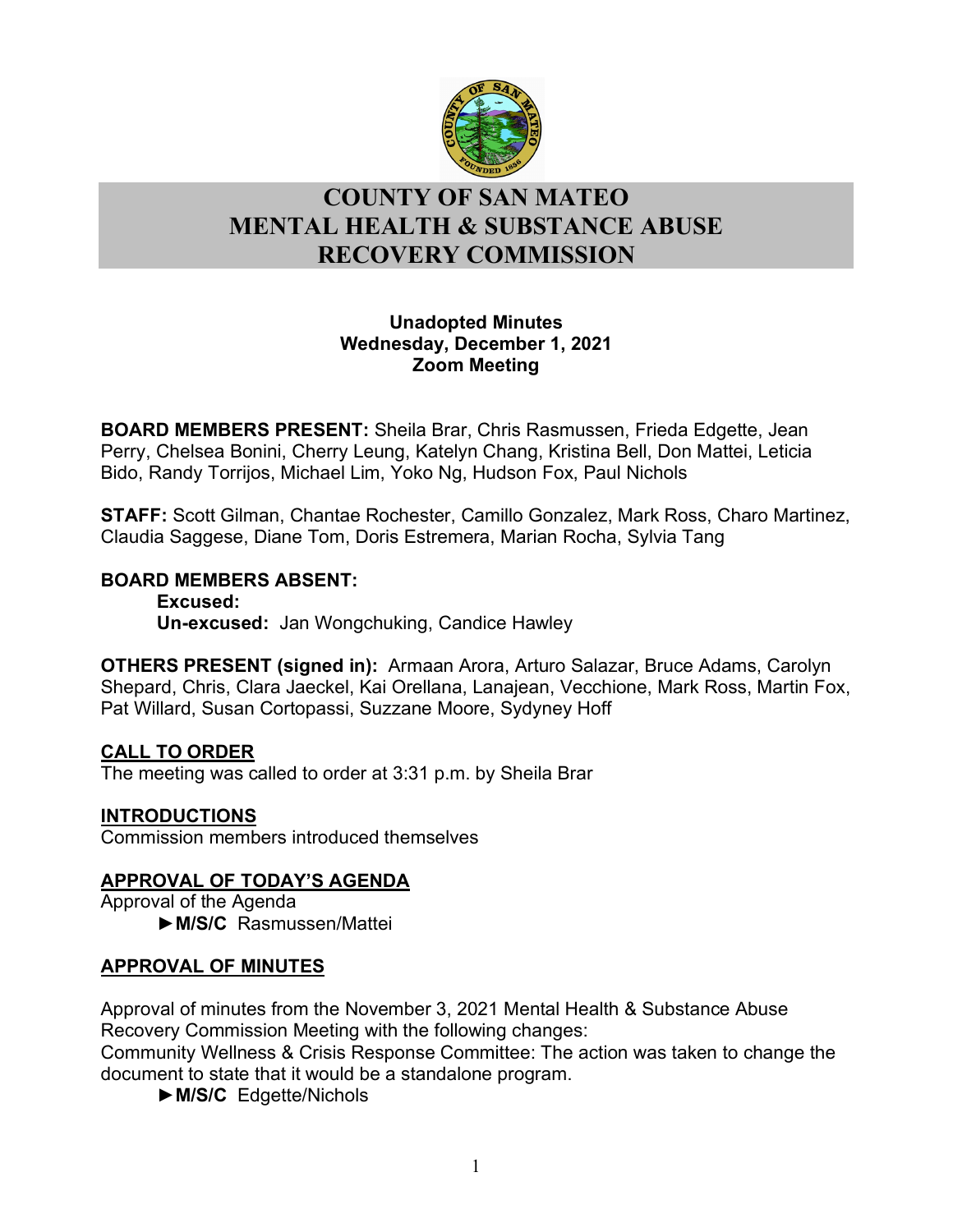Approval of minutes from the November 17, 2021 Executive Committee Meeting with the following changes:

Attendees: Frieda Edgette attended the meeting, Chelsea Bonini did not attend the meeting

►**M/S/C** Edgette/Nichols

### **Correspondence, Announcements, and Public Comment**

Chris Rasmussen

If attendees want to introduce themselves, please feel free to do so in the chat so everyone can see that you're here.

#### Don Mattei

This will be my last meeting. I had the opportunity to be selected as a member of this committee a few years ago and you're a wonderful group of people. I thank the staff, the Director and their dedication to the community and those that need our services. I want to thank the Board of Supervisors for allowing me to be a member and thank you all keep up the outstanding work going forward.

### Randy Torrijos

I previously mentioned that the Suicide Prevention Roadmap would be presented at the Board of Supervisors (BOS) meeting. It will be presented at the December 14, BOS meeting. The BOS office along with BHRS through Sylvia worked on a resolution emphasizing suicide as a public health concern in San Mateo County.

### Pat Willard

I've been reading the crisis response coordination recommendations that was included in last weeks documents. One of the things I found missing in the findings is that there is a need for a mobile crisis mental health crisis response without law enforcement. Had county public been invited to give recommendations, I think that would have become clear in the findings. Some other things of concern: the document indicates that many local organizations who are engaged, however, two well know programs were not consulted. White Bird Clinic and its CAHOOTS (Crisis Assistance Helping Out On the Streets) program was not consulted. Norwest San Francisco which has its mobile health team without law enforcement as well. One would learn from talking with these organizations is that the clinicians coordinate with EMS whether with their own employees or in the case of San Francisco, the San Francisco Fire Department EMS Teams. I suggest that the investigation is not yet done. San Mateo County does not need to reinvent the wheel when the next door neighbor can provide information, as well as the CAHOOTS program.

## **STANDING COMMITTEES**

### **A. Committee for Children & Youth Reported by Frieda Edgette** Next meeting will be held on December 15, 2021 at 4:00 p.m. Via Teams

**B. Committee for Adults Reported by Yoko Ng** Next meeting will be held on December 15, 2021 at 10:30 a.m.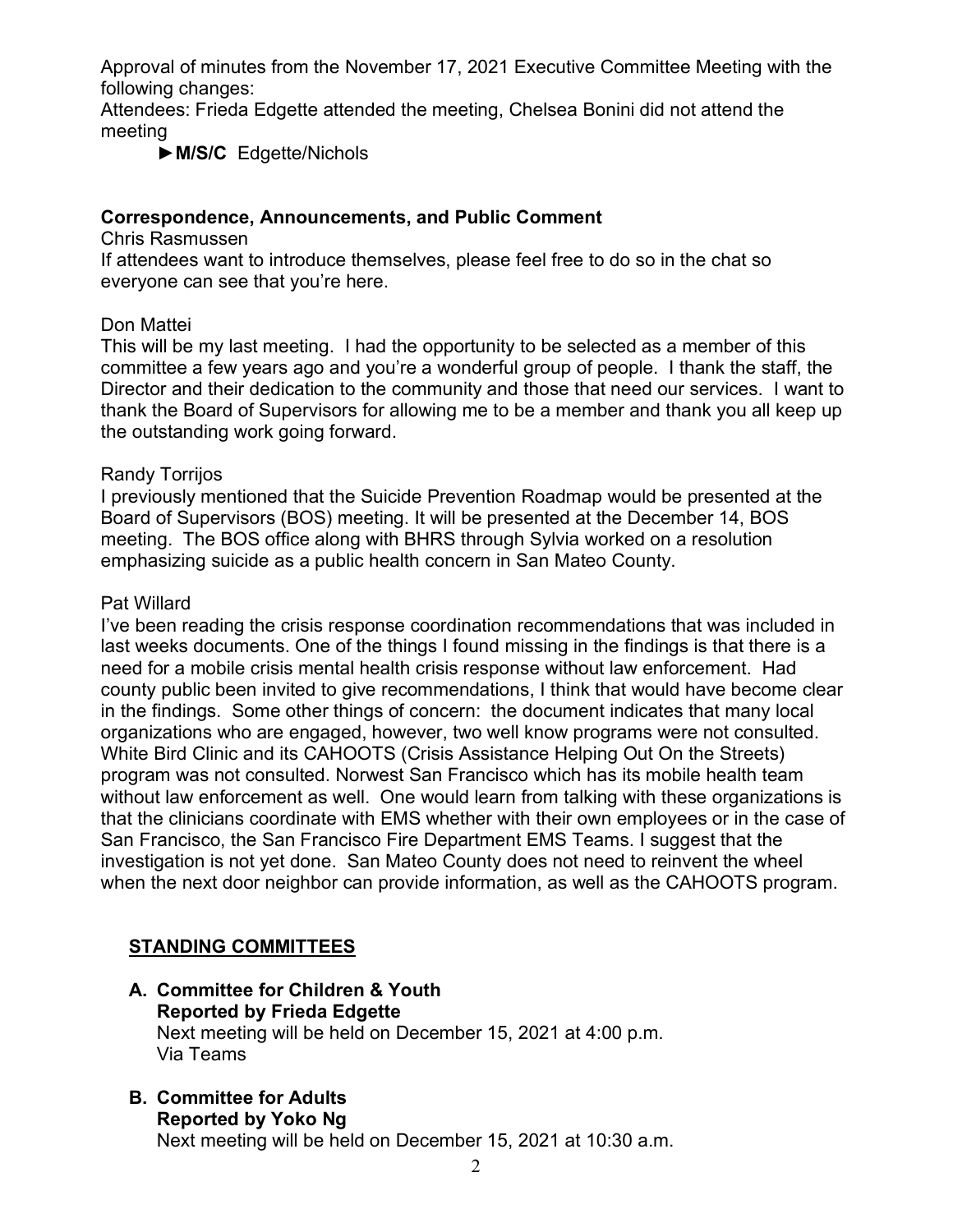Via Teams

#### **C. Committee for Older Adults Reported by Jean Perry**

The next meeting will be held on January 5, 2022, at 10:30 a.m. Via Teams

#### **D. Mental Health Services Act Steering Committee Reported by Leticia Bido and Jean Perry** The next meeting will be held on December 2, 2021 at 3:00 p.m. Via Zoom

## Public Comment – Adult Committee

Jean Perry

During Shirley's presentation, we were reminded of the kind of change in their structure that happened. Previously, some of the clients actually received their primary care services in the same location that they received their behavioral health services and that was changed because the primary care providers were actually employed by the medical center and they could not be reimbursed for services unless they provided services at the medical center. That means for clients to receive their services they have to come to the medical center and that has been a barrier. The program really was pretty sweet in terms of having access to both, anytime they had an appointment with one or the other and there was an effort made to bridge that gap with Peer Support Specialists. That was a victim of COVID and other factors.

They do have a couple of peer specialist on board now but that directed our attention to a bigger problem, this wonky thing about positions being short term and limited term. If they go empty too bad and it's a county thing but it impacts services being provided for our BHRS clients that are funded by our MHSA dollars. There's actually funding for these positions to have a person in them, and we can't fill them. I don't know how far up in the food chain we need to go to fix this, I know I'm sure it has some basis in unions and protection and employee benefit protections, but it doesn't ultimately serve the clients to be able to receive services.

#### Public Comment – MSHA Steering Committee

Michael Lim

That is really encouraging to know that we will be working with a contractor. I was wondering, could you speak more about how do we get access to this person or this organization, so that we could facilitate moving our ideas to fruition?

A: We Will announce the beginning steps during the MHSA Steering Committee meeting tomorrow and it will take off in January. The start date for this contractor will be January and we'll have their support through next December. Tune in tomorrow and if you can't, the recording and the notes should be on the website shortly after the meeting.

#### Chris Rasmussen

I want to remind new Commissioners that we are de facto members of the Mental Health Services Act (MHSA) Steering Committee. Jean and Leticia attend the meetings and report back to the commission but any of us can attend the meetings.

Randy Torrijos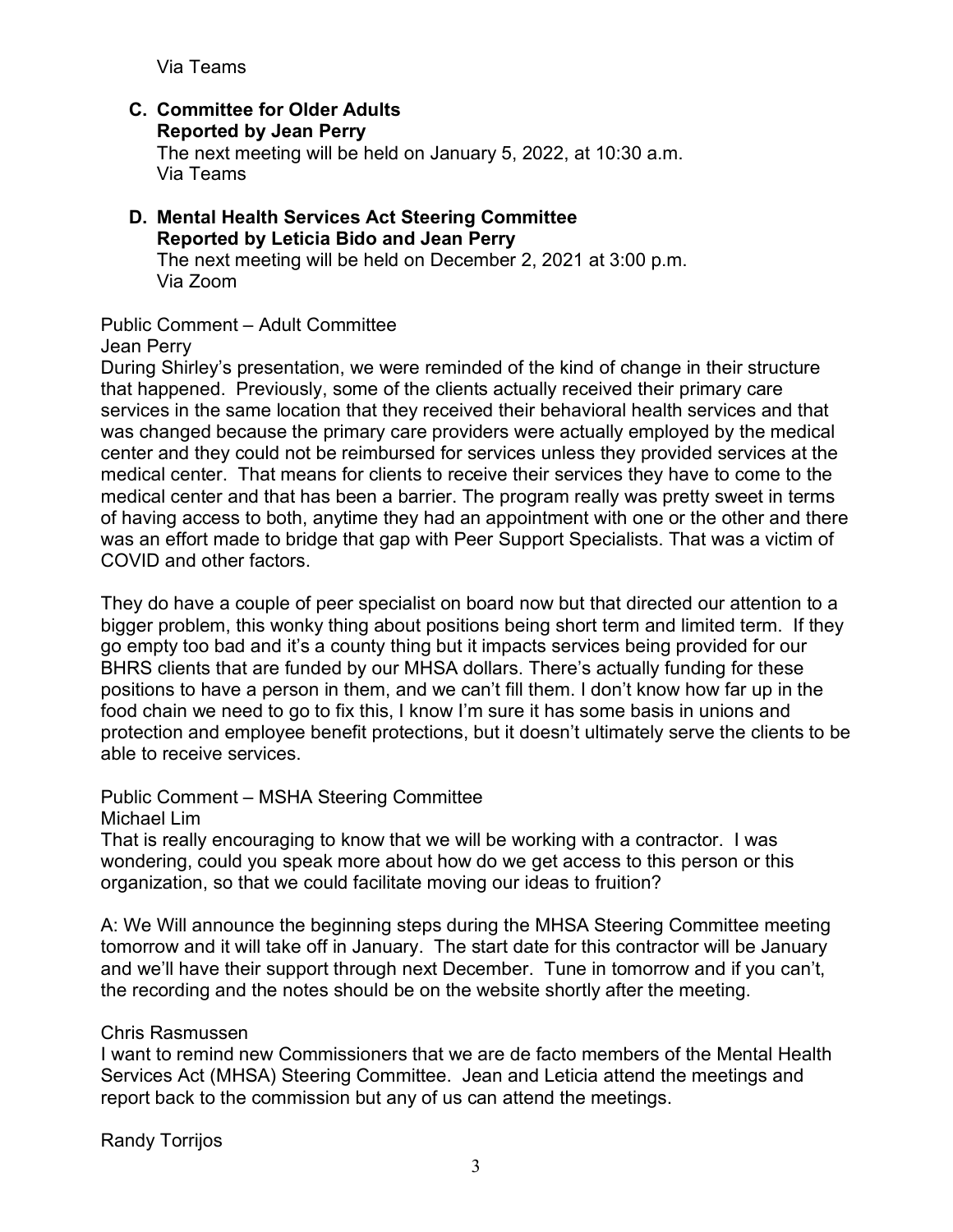Yes, you are all members of the MHSA Steering Committee but for the Brown Act, if you have any comments you should save that for the general commission meeting. If you get a quorum of MSHARC members attending the MSA Steering Committee meeting then technically you have to post a notice of a meeting. You can attend and listen but you have to save your comments for the MHSARC meeting, then we can discuss it here and that way the public is fully aware of the conversation.

## Carolyn Shepard

I work with a group of parents and an organization called Solutions for Supportive Homes and we had a chance to look at your workgroup report and I first want to congratulate the FSP Task Force on a thorough examination of the county's FSP Program. The comments and questions I am bringing from our parents have to do with the second section of the report, which is to identify additional FSP client/family resources that are needed. I thought the suggested contracted services that are listed are very good, I think it would be very helpful and of particular interest to our parents is the support for the life skills development. We really see that as essential to our children success and living independently, especially once we are no longer able to care for them.

Currently, parents that have their children at home or support them in an apartment are assisting them with those skills (shopping, cooking, cleanliness of the unit, their space organization). I know I personally do this on a daily basis, but the question we raised at our Monday night meeting is that if these services are contracted out, what is the system of accountability that these services are in fact carried out? What is the plan for oversight of the county's board and cares to see that these facilities actually promote recovery? I don't know if there are answers to these questions, right now, maybe those implementation issues are still to be worked out.

#### **Director's Report**

Reported by Scott Gilman, BHRS Director

Please see the [latest issue](https://www.smchealth.org/sites/main/files/file-attachments/directors_update_december_2021.pdf?1637693790) of the *Director's Update* from Scott Gilman.

Topics include:

- State-Funded Housing Units Available Starting January
- MHSA Full-Service Partnership Recommendations
- Student Loan Repayment Opportunity for Behavioral Health Providers
- Making Way for a 3-Digit Crisis Line
- Youth and Transition Age Youth Mobile Crisis Planning Grant
- Employee Service Awards
- Booster Shots Now Available for Everyone 18 and Older

Find past issues [here.](https://www.smchealth.org/bhrs/directors-update)

CalAim (formerly MediCal)

- Initial wave called Enhanced Care Management
- Will have additional projects through additional waivers and new programs that the state will roll out as they reform MediCal
- You will hear a presentation from our IMAT (Integrated Medication Assisted Treatment) program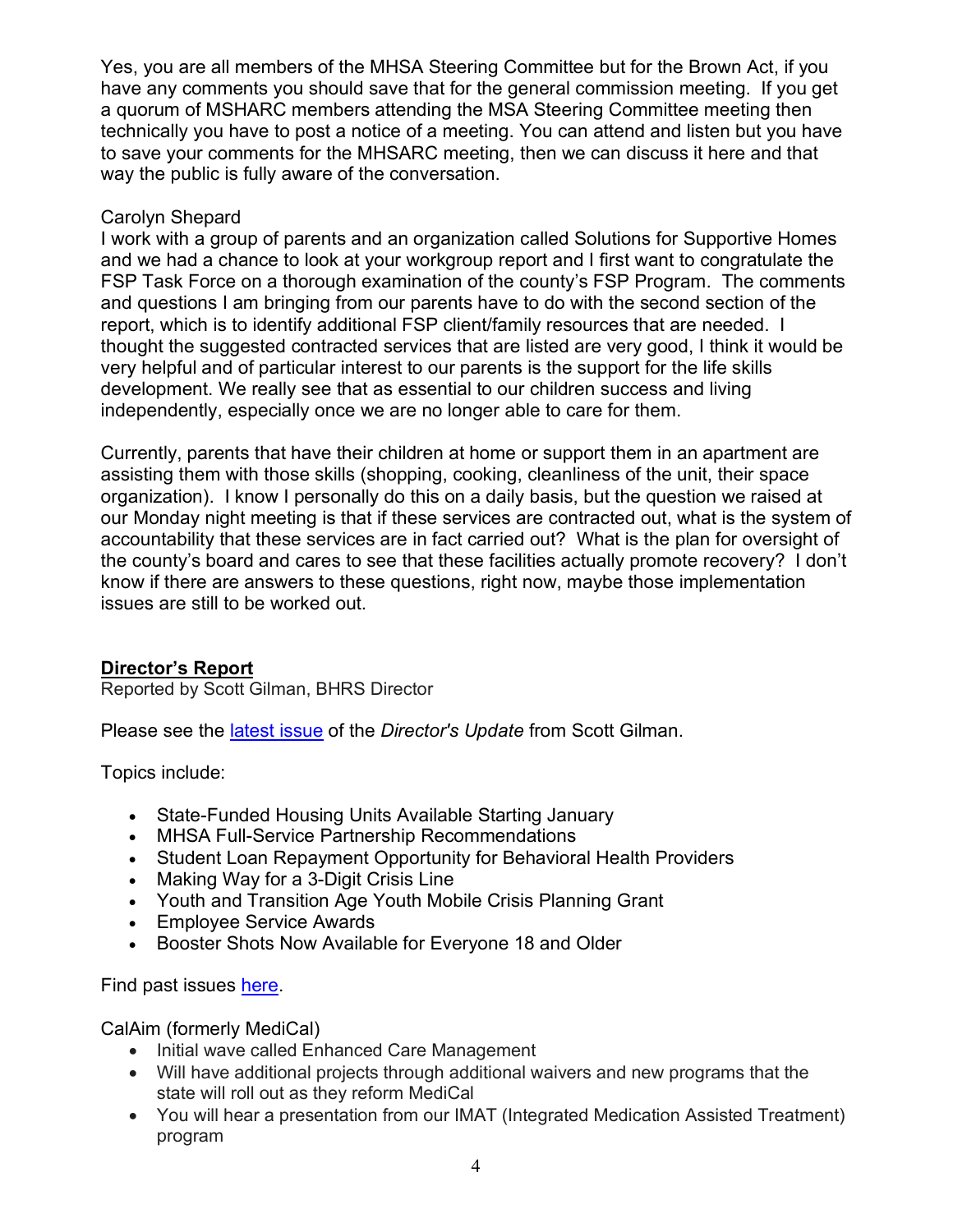- $\circ$  This is an example of new funding from the State along with a new level of care
- $\circ$  It goes through the Health Plan, not BHRS, called Enhanced Care Management
- $\circ$  Designed to bridge the gap between someone needing services and connecting them with where the need to go to receive services
- o Short term
	- We were advocating for long term forever case management
- $\circ$  The one program where we don't have enough funding is our IMAT program
	- Our staff go to the emergency room when there is an overdose and they stay with them to get them connected to treatment
	- **This service is not funded**
	- Originally, it was funded under Whole Person Care
		- Whole Person Care was a state funded initiative that expired
		- For San Mateo County the funding was over \$30 million
		- We're plugging some of that hole with this new service
- o We will bring regular updates on this project to the commission
	- We are identifying which staff members will cover different areas of the reform
	- The State realizes the enormity of this and is sending funds to cover infrastructure to make the required changes

### **Staff**

People are retiring and quitting in order to live their best lives, which is causing significant challenges. Our Deputy Medical Director has announced her retirement the end of February and Jennifer Basler is leaving the end of the year. This is happening throughout all of our positions.

### Strategic Plan

We will begin putting together a strategic plan for BHRS. We will include the commission in this planning process. One of the items we will look at is:

- The need to oversee contracts
	- $\circ$  A better system to support the growth and monitoring of our provider network

## **Public Comment**

## Randy Torrijos

I want to add that it is worse for our county, as you know, housing is always been an issue for many years and because of that many people moving both from the private sector and county employees to places where they take a pay cut and they actually pay more taxes but he housing situation is much better, so the standard of living is better for them, even after taking significant pay cuts and paying more taxes. The fear is that it will lead to an impact on all services but county services is what we are concerned about because we do see employees leaving. This is a big concern coming out of the pandemic.

## Jean Perry,

My question is regarding the brick and mortar aspect of infrastructure, we had talked to Scott Gruendl at the Executive Committee meeting about plans to apply for some of the \$2.2 billion in California mental health infrastructure funds and I'd like to hear, as of today, what is the game plan?

A: Scott Gruendl has locked himself in his office until the grant is completed. He's received a lot of input from housing and the commission, then that will fund the planning process for applying for the money.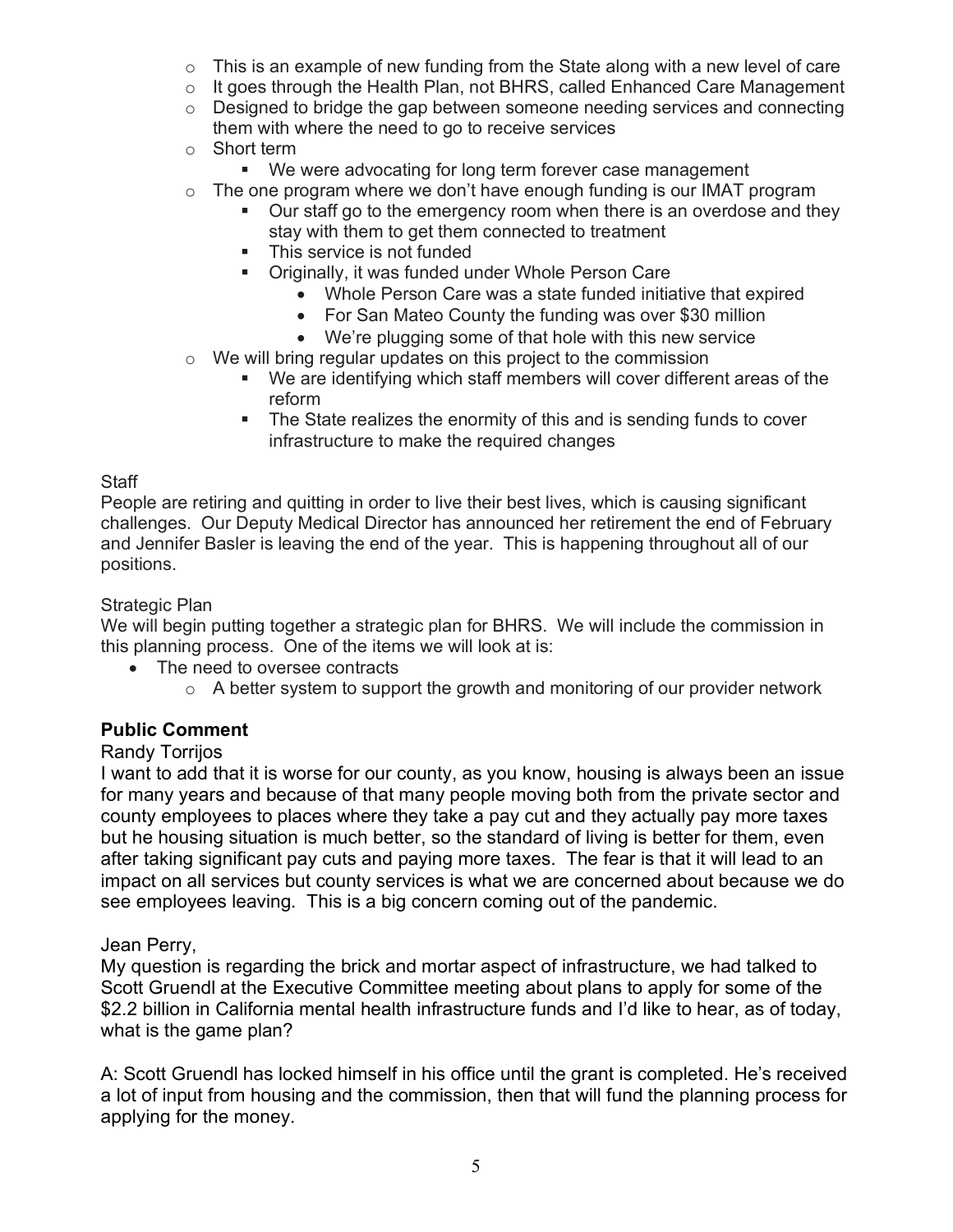#### Chris Rasmussen

I listened in on the Juvenile Justice and Delinquency Prevention Commission meeting and they did their annual inspection of Juvenile Hall, and one of their recommendations under mental health was to provide dedicated mental health space for therapeutic counseling rooms. They recognize the need for a space for trauma informed counseling rooms can be therapeutically designed equipped and utilized by staff. Are you familiar with that and is there any way we can help get that rolling?

A: I have to check on that, is it our own counsel that made the recommendations?

#### Chris Rasmussen

Yes they have group and therapeutic day rooms but they don't have individual counseling rooms for one on one counseling, the commission identified this as a big need so I was hoping we could help facilitate realizing that space for them.

#### Martin Fox

Thank you for the report. I appreciate the fact that you're conscious of the environment within which we operate here in California. I would ask you to understand that people are also moving out of State as a matter of fact, adult parents of children with serious mental illness, who don't understand they're sick, are regularly going to places like Arizona and Utah to get treatment. I've seen this for a number of years, and I think if you're really going to make a difference, you have to get the California Lanterman-Petris-Short Act out of the bottom 10 of the health treatment laws. In the United States it's an abomination, it's been an abomination for 50 years and it needs to be fixed so when you start looking at surroundings let's look at California, in relationship to the other 40 states that have better systems that take care of people better.

#### Carolyn Shepard

I have a question about the infrastructure funding. I understand how difficult it is to build a building, is there any possibility of expanding the site at Cordilleras to include an MRC building with 15 units that would service step down for those people in our county that are either leaving the hospital or incarceration so that they're not having to be shipped out of county? That would be something to build on that we already have and would address the continuing gap.

A: There are four pods and one large building, a community building that's designed to do exactly what you're talking about, I believe the number is over 70 units in the larger building. Some of the units are for permanent supportive housing and some will be transitional beds.

#### Suzanne Moore

Recognizing that housing stability prolongs life and contributes to mental physical health, is the county planning any private/public projects with MHSA for supportive housing? I know it will take a lot of collaboration.

A: We get involved with projects with a commercial builder and we provide some of the funding and then we provide the supportive services for the length of the project, which is usually 20 years.

#### **Old Business**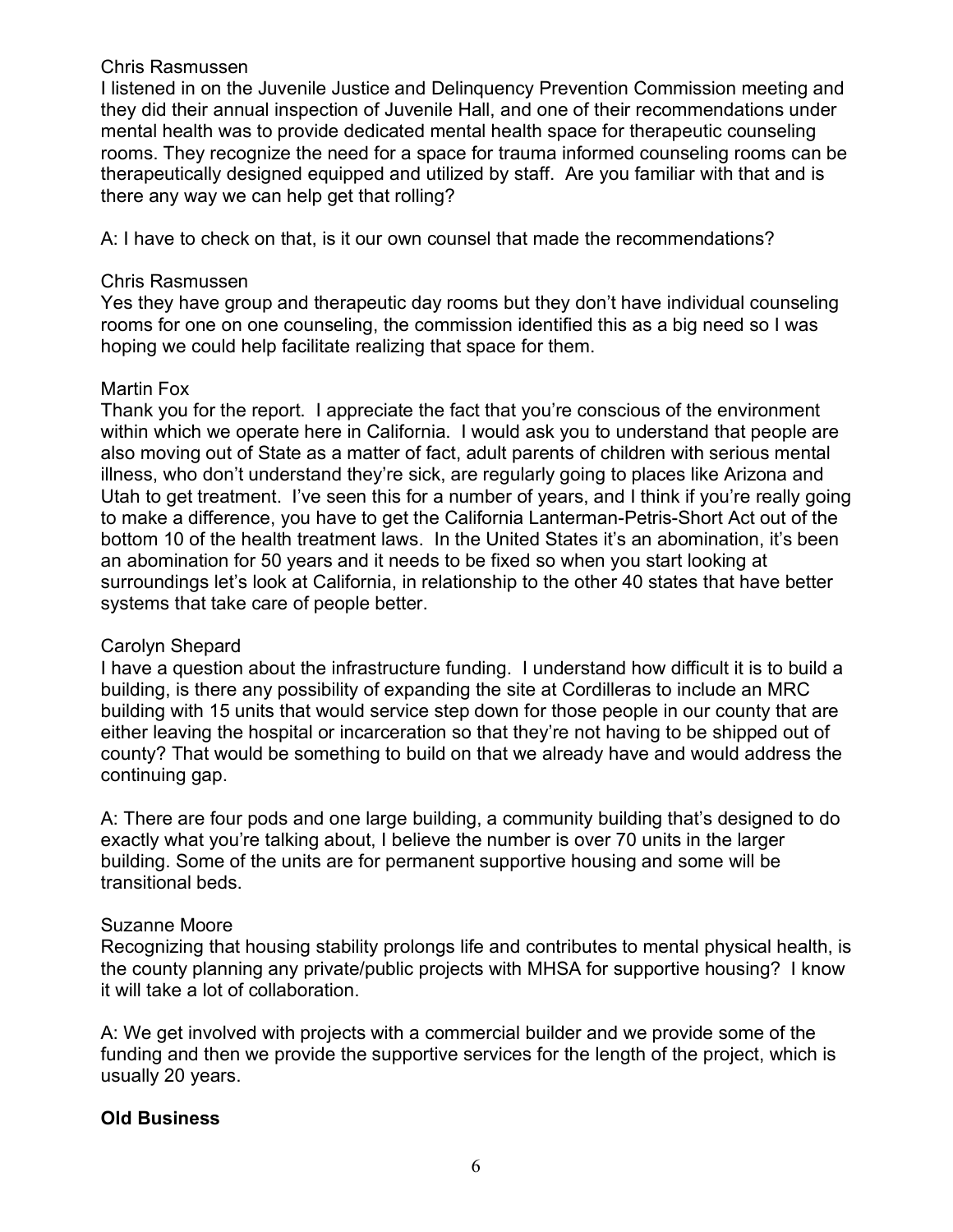## **Liaison, Task Force and Ad Hoc Committees**

#### **Suicide Prevention Committee Reported by Yoko Ng**

The Suicide Prevention Committee will meet on Tuesday, December 7, 1:30-3:30 p.m. Topic: Mental Health Emergency Response Update

The Communication Workgroup will focus on safe messaging goals in the Suicide Prevention Roadmap.

The Data Workgroup will have a special presentation on suicide data by the county health office of epidemiology and evaluation.

#### **Community Wellness & Crisis Response Committee Reported by Chris Rasmussen**

We are in the process of meeting with the Board of Supervisors (BOS) and County Manager. There isn't anything to report at this time but we are in the background working and meeting.

## **Presentation**

IMAT (Integrated Medication Assisted Treatment) Presented by Camillo Gonzalez Mark Ross

Current State: National Picture

- Overdose deaths during the pandemic rose to highest levels ever recorded in a single year
- Deaths attributed to synthetic opioids (mainly fentanyl) increased 53% nationwide
- The early years of the opioid epidemic were worst among white Americans in rural and suburban areas, black Americans are now suffering disproportionately

Fentanyl

- Manufactured opioid drug used for pain management
- Extremely strong and addictive
- Most street fentanyl is tasteless, odorless, and colorless
- According the CDC, synthetic opioids (like fentanyl) are primary driver of overdose deaths in the U.S. 2020-2021

Why Medicated Assisted Treatment (MAT)?

- Relapse rate for opioid use disorders without MAT is 85%
- MAT quiets the limbic system (emotion/reward) so the prefrontal cortex (thinking) part of the brain can be in charge
- Allows client to take advantage of behavioral treatment programs
- Recommend course of MAT treatment is at least 6-12 months

IMAT Criteria

- Chronic, harmful alcohol & opioid use
- Health Plan of San Mateo (HPSM) member